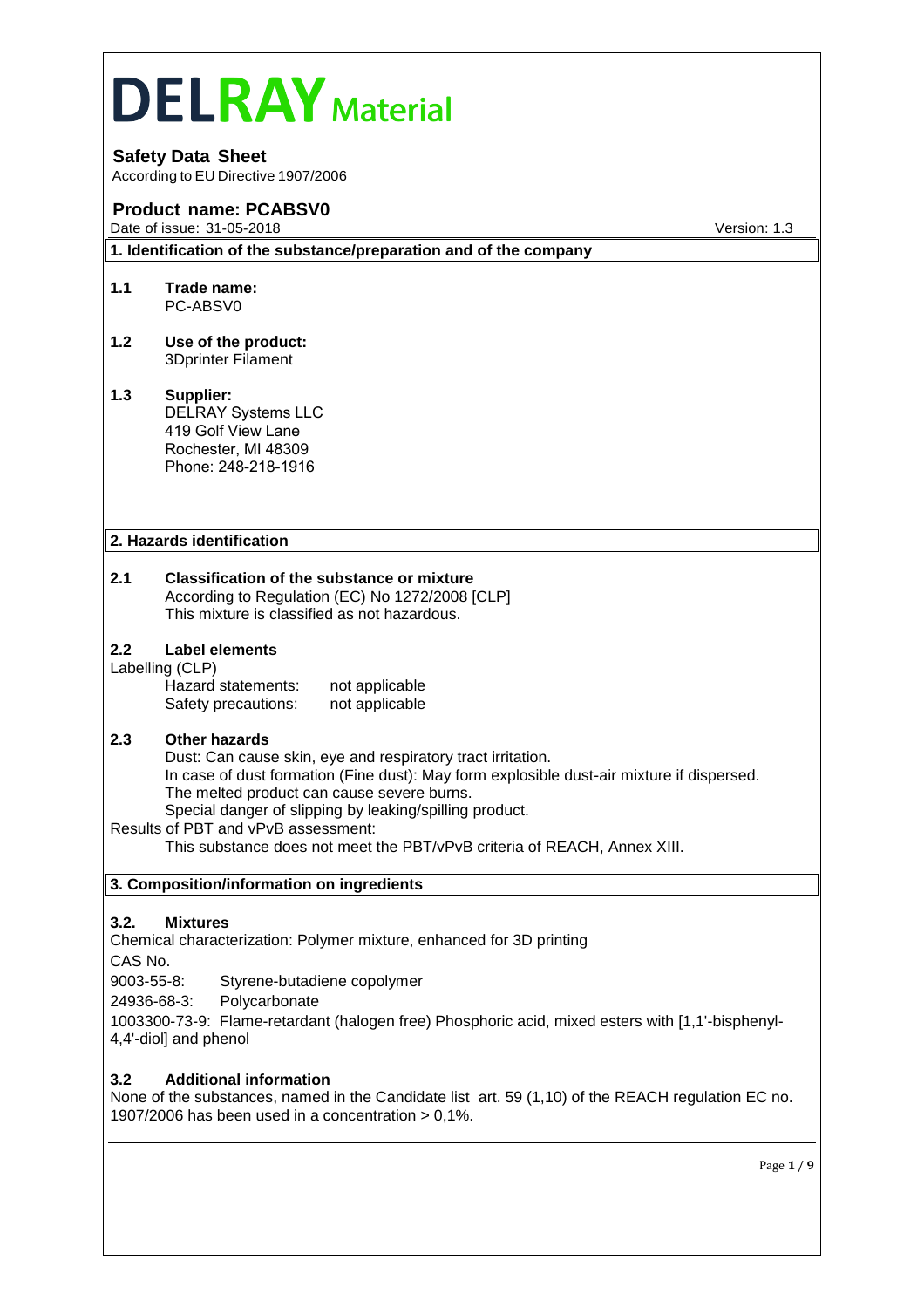## **Safety Data Sheet**

According to EU Directive 1907/2006

## **Product name: PCABSV0**

Date of issue: 31-05-2018 **Version: 1.3** 

| Reach info:                 |                       |                       |
|-----------------------------|-----------------------|-----------------------|
|                             | Pre-registration No.  | Registration No.      |
| 4,4'-isopropylidenediphenol |                       | 01-2119457856-23-0028 |
| Methanol                    | 05-2117149506-41-0000 |                       |
| Ethylene carbonate          |                       | 01-2119540523-46-0006 |
| Phenol                      |                       | 01-2119471329-32      |
|                             |                       |                       |

#### **4. First aid measures**

## **4.1 Description of first aid measures**

General information:

If you feel unwell, seek medical advice (show the label where possible). Never give anything by mouth to an unconscious person. Remove affected persons from the danger area, at the same time ensuring your own safety. Remove all contaminated clothing immediately.

#### After inhalation:

Provide fresh air. Put victim at rest and keep warm. Seek medical attention

#### In case of skin contact:

In case of pellets or powder, wash with water. In case of smelt, wash affected skin area and clothing with plenty of (soap and) water. Seek medical advice.

#### After eye contact:

IF IN EYES: Rinse cautiously with water for several minutes. Remove contact lenses, if present and easy to do. Continue rinsing.

Consult an eye specialist in the event of irritation.

#### After swallowing:

Rinse mouth with water. Induce vomiting and call a physician. If a person vomits when lying on his back, place him in the recovery position

## **4.2 Most important symptoms and effects, both acute and delayed**

Dust: Skin irritation, eye irritations and redness

## **4.3 Indication of any immediate medical attention and special treatment needed**

If burn is present, treat as any thermal burn, after decontamination. If lavage is performed, suggest endotracheal and/or esophageal control. Danger from lung aspiration must be weighed against toxicity when considering emptying the stomach. No specific antidote. Treatment of exposure should be directed at the control of symptoms and the clinical condition of the patient.

## **5. Fire fighting measures**

## **5.1 Extinguishing media**

Suitable extinguishing media: Water spray, Dry powder Unsuitable extinguishing media : Do not use a solid water stream as it may scatter and spread fire.

Page **2** / **9**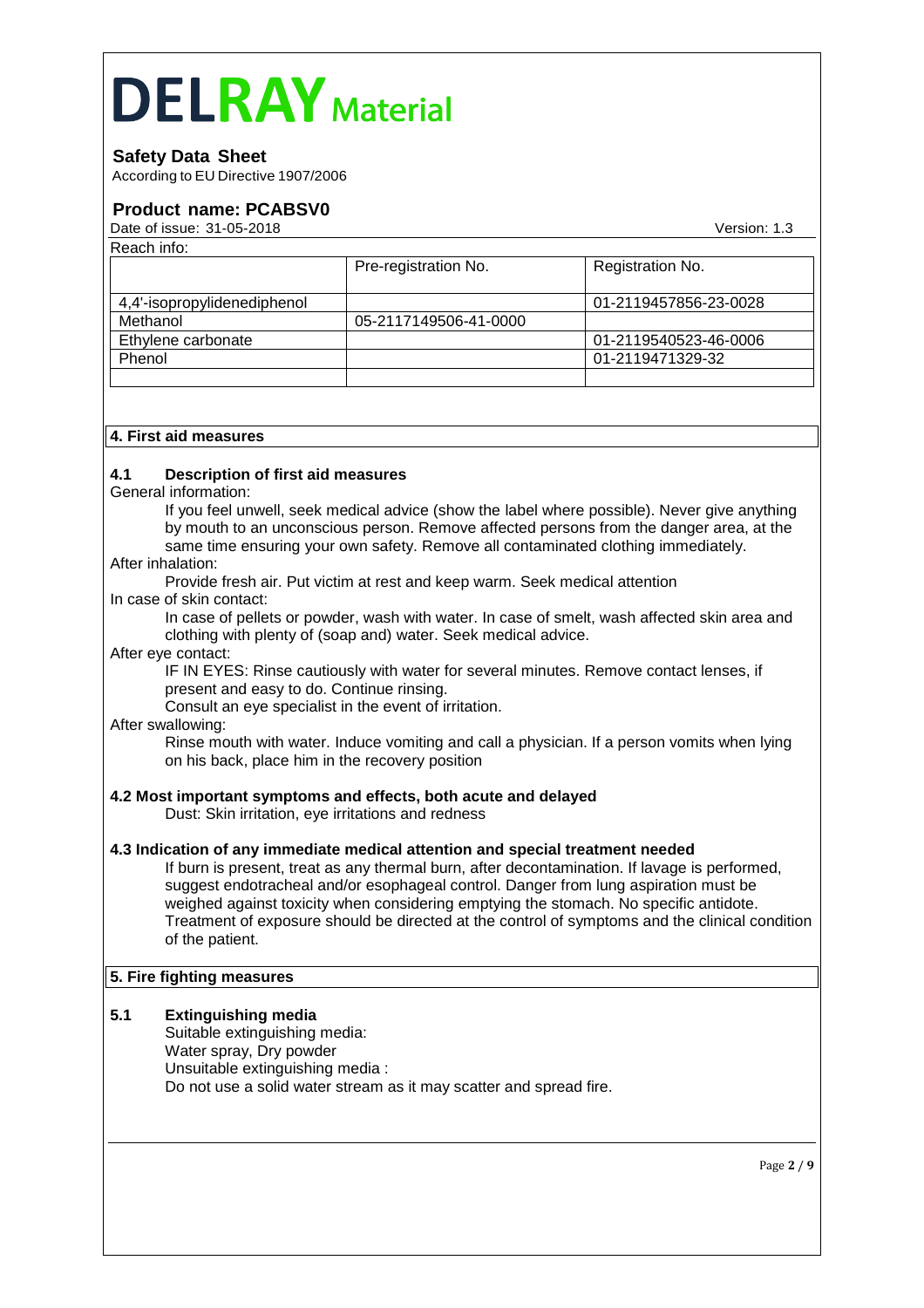## **Safety Data Sheet**

According to EU Directive 1907/2006

## **Product name: PCABSV0**

Date of issue: 31-05-2018 **Version: 1.3** 

## **5.2 Special hazards arising from the substance or mixture**

In case of dust formation (Fine dust): May form explosible dust-air mixture if dispersed. In case of fire may be liberated: Smoke, hydrocarbons, styrene-monomer, butadiene, aldehydes and acids (organic), carbon monoxide and carbon dioxide (CO2).

## **5.3 Advice for fire fighters**

Fire fighting measures

Wear a self-contained breathing apparatus and chemical protective clothing. Unusual Fire Hazards:

Do not allow fire water to penetrate into surface or ground water. Fire residuals and contaminated extinguishing water must be disposed of in accordance with the regulations of the local authorities.

## **6. Accidental release measures**

## **6.1 Personal precautions, protective equipment and emergency procedures**

May form explosible dust-air mixture if dispersed. Remove all sources of ignition. Provide adequate ventilation. Do not breathe dust. Wear appropriate protective equipment. Take off contaminated clothing and wash it before reuse. Keep unprotected people away.

## **6.2 Environmental precautions**

Do not allow to penetrate into soil, waterbodies or drains.

**6.3 Methods and materials for containment and cleaning up** Avoid generation of dust. Take up mechanically. Can be reused without regeneration. Additional information: Take precautionary measures against static discharges. Special danger of slipping by leaking/spilling product.

## **7. Handling and storage**

## **7.1 Handling**

## Advices on safe handling:

Provide adequate ventilation, and local exhaust as needed. Do not breathe dust. Avoid dust formation.

In the case of the formation of dust: Withdraw by suction.

Molten material: Avoid contact with the substance.

Precautions against fire and explosion:

In case of dust formation (Fine dust): May form explosible dust-air mixture if dispersed. Take precautionary measures against static discharges. Keep away from sources of ignition. Use grounding equipment. Use explosion-proof equipment and non-sparking tools/utensils. Keep away from oxidising agents and strongly acid or alkaline materials.

## **7.2 Conditions for safe storage, including any incompatibilities**

Requirements for storerooms and containers:

Store in a well-ventilated place. Keep container tightly closed. Protect against heat /sun rays. Protect from moisture contamination.

Page **3** / **9**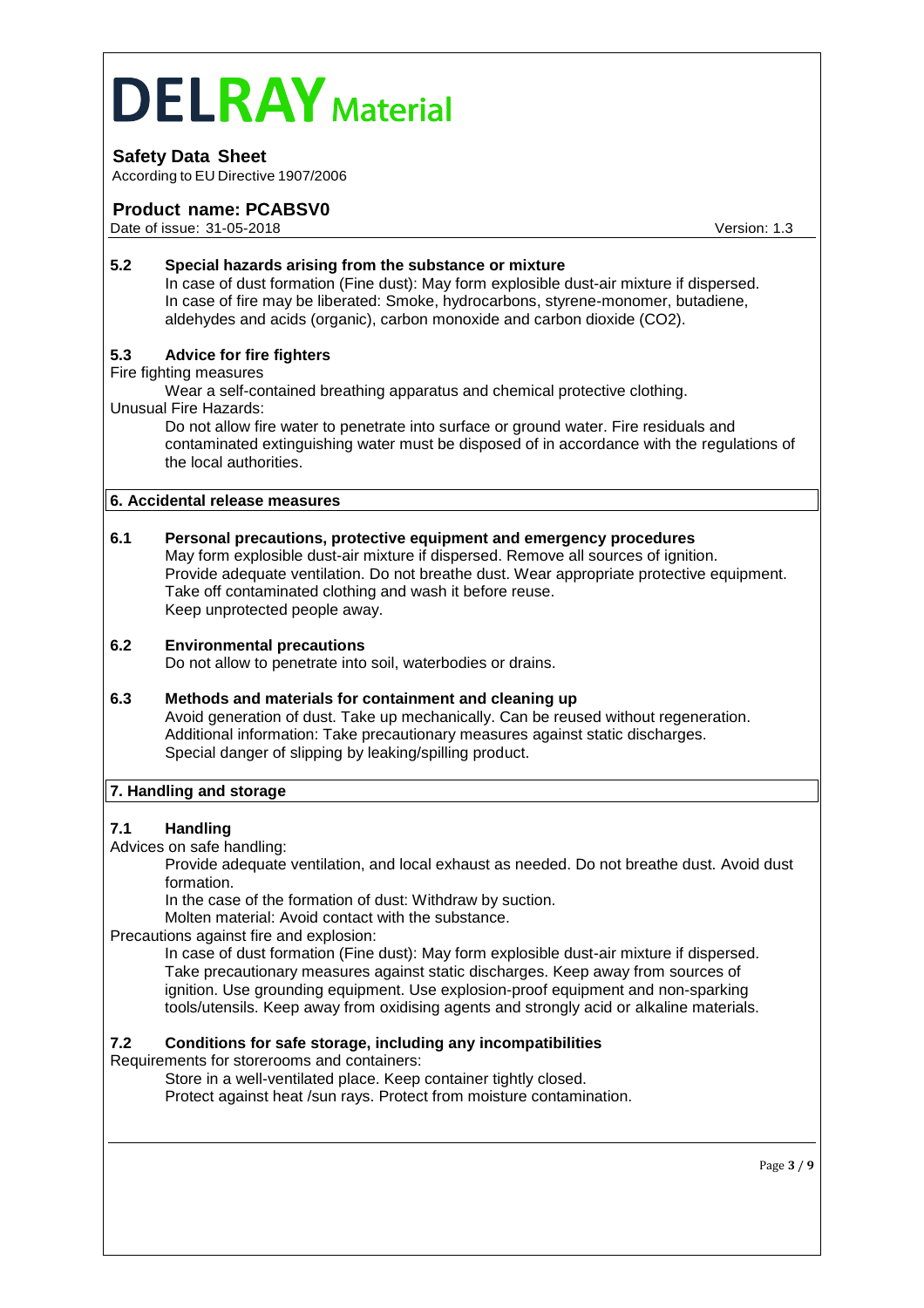## **Safety Data Sheet**

According to EU Directive 1907/2006

## **Product name: PCABSV0**

Date of issue: 31-05-2018 Version: 1.3

## **8. Exposure controls/personal protection**

#### **8.1 Control parameters**

Dnel: Dnel/Dmel- values are not available.<br>
PNEC: PNEC: PNEC- values are not available. PNEC: PNEC- values are not available.

## **8.2 Exposure controls**

Provide good ventilation in the work area. Additional controls are not normally necessary when handling the polymer. Thermal extrusion: Provide local exhaust ventilation to ensure that the workplace exposure limit is not exceeded.

Use of respiratory protection may be necessary during maintenance activities.

#### **Personal protection equipment**

Occupational exposure controls

| Respiratory protection:                  | In case of dust formation:                                                                    |
|------------------------------------------|-----------------------------------------------------------------------------------------------|
|                                          | Use filter type A-P2 according to EN 14387.                                                   |
| Hand protection:                         | Protective gloves according to EN 374.                                                        |
|                                          | Protective gloves made of fabric or leather.                                                  |
|                                          | Observe glove manufacturer's instructions concerning penetrability                            |
|                                          | and breakthrough time.                                                                        |
|                                          | In case of melting: Impervious heat protective gloves according to EN                         |
|                                          | 407                                                                                           |
|                                          | Glove material: Leather                                                                       |
|                                          | Observe glove manufacturer's instructions concerning penetrability                            |
|                                          | and breakthrough time.                                                                        |
| Eye protection:                          | Tightly sealed goggles according to EN 166.                                                   |
| Body protection:                         | Wear suitable protective clothing. Boots or safety shoes                                      |
| General protection and hygiene measures: |                                                                                               |
|                                          | Do not breathe dust.                                                                          |
|                                          | Take off contaminated clothing and wash it before reuse.                                      |
|                                          | When using do not eat, drink or smoke. Wash hands before breaks                               |
|                                          | and after work.                                                                               |
|                                          | When handling large quantities, supply emergency spray.                                       |
|                                          | In case of dust formation: Particular danger of slipping on spilled<br>product on the ground. |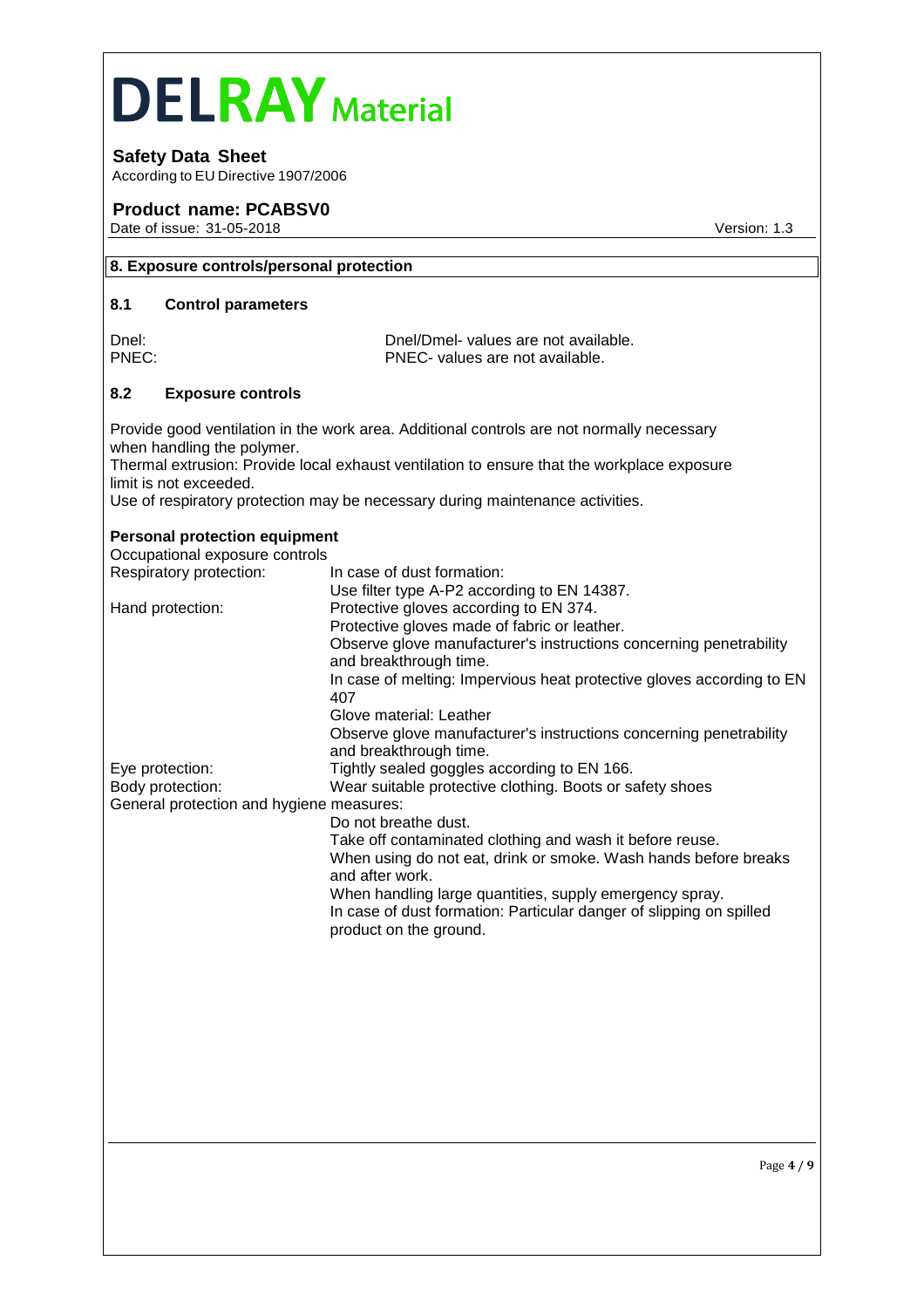## **Safety Data Sheet**

According to EU Directive 1907/2006

## **Product name: PCABSV0**

Date of issue: 31-05-2018 Version: 1.3

## **9. Physical and chemical properties**

## **9.1 Information on basic physical and chemical properties**

Appearance Solid Filament<br>
Odour extension of the Solid Filament<br>
Odour Odour neutral neutral<br>Colour dependent dependent Colour<br>
Colour threshold<br>
Colour threshold<br>
Colour threshold<br>
Colour threshold<br>
Colour Colour Colour Colour No information available Odour threshold No information available<br>pH Not applicable pH<br>Mot applicable<br>Melting/freezing point Motor No Initial boiling point and boiling range Not applicable<br>Flash point Not applicable Evaporation rate<br>
Flammability (solid. qas) No information available Flammability (solid, gas) Upper/lower flammability or explosive limits Vapour pressure<br>
Vapour density<br>
Vapour density<br>
Vapour density Vapour density<br>Relative density Solubility(ies) Negligible Partition coefficient (n-octanol/water) Not available<br>Auto-ignition temperature not self-igniting Auto-ignition temperature Decomposition temperature  $> = 280^{\circ}$ C Viscosity<br>
Explosive properties<br>
No information<br>
No information Oxidizing properties No information available

No information available Not applicable<br>Not applicable UEL: No data available LEL: No data available<br>Not applicable No information available No information available

## **10. Stability**

|      | 10. Stability                                                                                                                                |     |
|------|----------------------------------------------------------------------------------------------------------------------------------------------|-----|
| 10.1 | Reactivity: No information available                                                                                                         |     |
| 10.2 | <b>Chemical stability:</b><br>Stable under recommended storage conditions.                                                                   |     |
| 10.3 | <b>Possibility of hazardous reactions:</b><br>No decomposition if stored and applied as directed                                             |     |
| 10.4 | Conditions to avoid:<br>Avoid elevated temperatures for prolonged periods of time. Take<br>precautionary measures against static discharges. |     |
| 10.5 | Incompatible materials:<br>Strong oxidisers                                                                                                  |     |
| 10.6 | <b>Hazardous decomposition products</b><br>Build-up of dangerous/toxic fumes possible in cases of fire/high temperature.                     |     |
|      |                                                                                                                                              | Pag |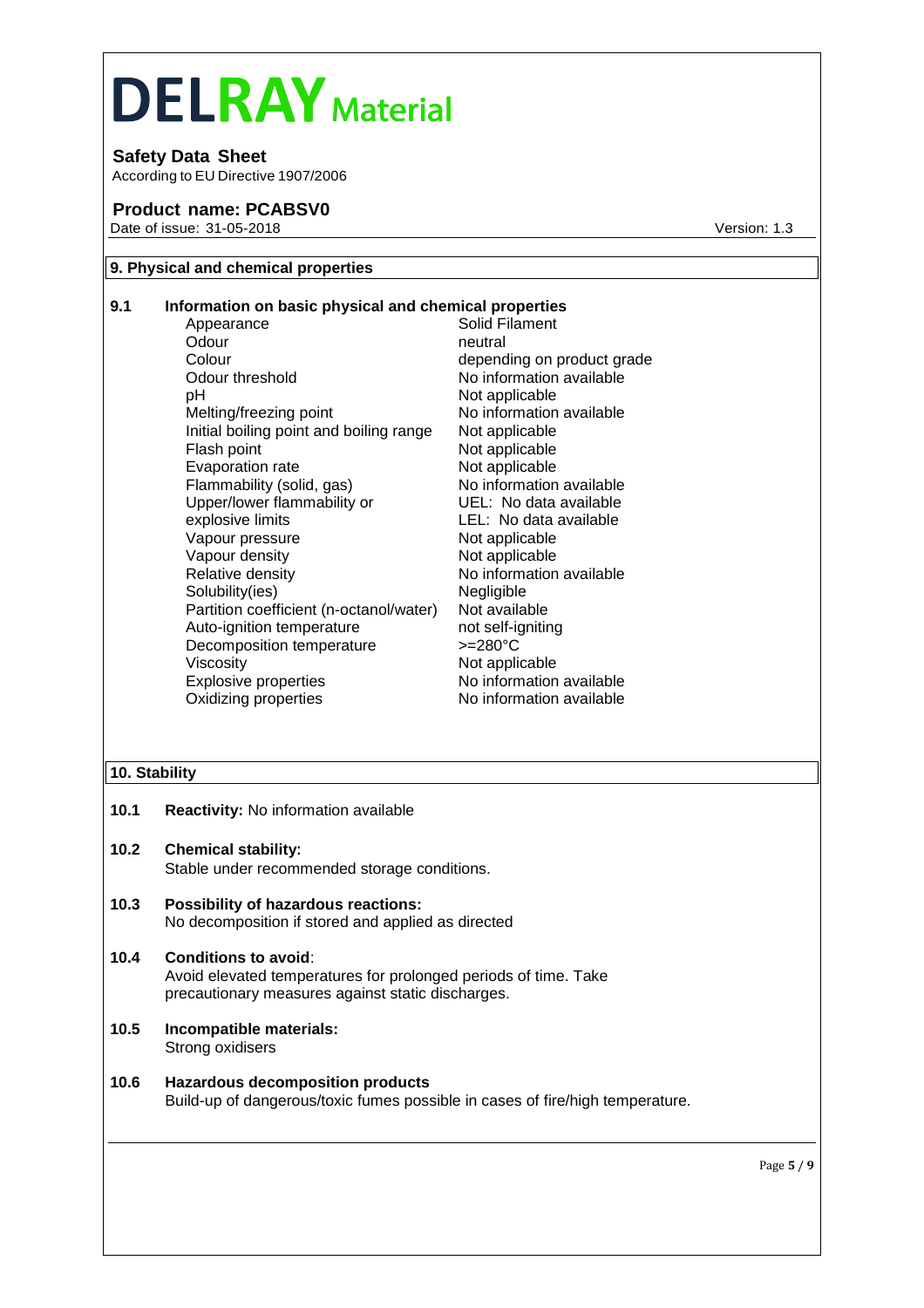## **Safety Data Sheet**

According to EU Directive 1907/2006

## **Product name: PCABSV0**

Date of issue: 31-05-2018 Version: 1.3

## **11. Toxicological information**

## **11.1 Information on toxicological effects**

|                 | Toxicological effects:                              |                                                                |  |  |
|-----------------|-----------------------------------------------------|----------------------------------------------------------------|--|--|
|                 | Acute toxicity (oral):                              | Not applicable                                                 |  |  |
|                 | Acute toxicity (dermal):                            | Not applicable                                                 |  |  |
|                 | Acute toxicity (inhalative):                        | Not applicable                                                 |  |  |
|                 | Skin corrosion/irritation:                          | Not irritating.                                                |  |  |
|                 | Eye damage/irritation:                              | Lack of data. May cause irritations.                           |  |  |
|                 | Sensitisation to the respiratory tract:             |                                                                |  |  |
|                 |                                                     | No sensitization                                               |  |  |
|                 | Skin sensitisation:                                 | No sensitization                                               |  |  |
|                 | Dust:                                               | Can cause skin, eye and respiratory tract irritation.          |  |  |
|                 | Processing, thermal hazards:                        |                                                                |  |  |
|                 |                                                     | Vapours: Can cause skin, eye and respiratory tract irritation. |  |  |
|                 | Germ cell mutagenicity/Genotoxicity:                |                                                                |  |  |
|                 |                                                     | Lack of data. Not to be expected                               |  |  |
|                 | Carcinogenicity:                                    | Lack of data. Not to be expected                               |  |  |
|                 | Reproductive toxicity:                              | Lack of data. Not to be expected                               |  |  |
|                 | Effects on or via lactation:                        | Lack of data.                                                  |  |  |
|                 | Specific target organ toxicity (single exposure):   |                                                                |  |  |
|                 |                                                     | Lack of data.                                                  |  |  |
|                 | Dusts:                                              | Irritating to eyes, respiratory system and skin.               |  |  |
|                 | Specific target organ toxicity (repeated exposure): |                                                                |  |  |
|                 |                                                     | Lack of data.                                                  |  |  |
|                 | Aspiration hazard:                                  | Lack of data.                                                  |  |  |
| <b>Symptoms</b> |                                                     |                                                                |  |  |
|                 | Dust:                                               | Skin irritation, eye irritations and redness                   |  |  |

## **12. Ecological information**

- **12.1 Toxicity** no relevant information available.
- **12.2. Persistence and degradability** Difficult to degrade

## **12.3 Bioaccumulative potential**

To avoid bioaccumulation plastics should not be disposed in the sea or in other water environments.

The melted product can cause severe burns.

**12.4 Mobility in soil**

No data available

Page **6** / **9**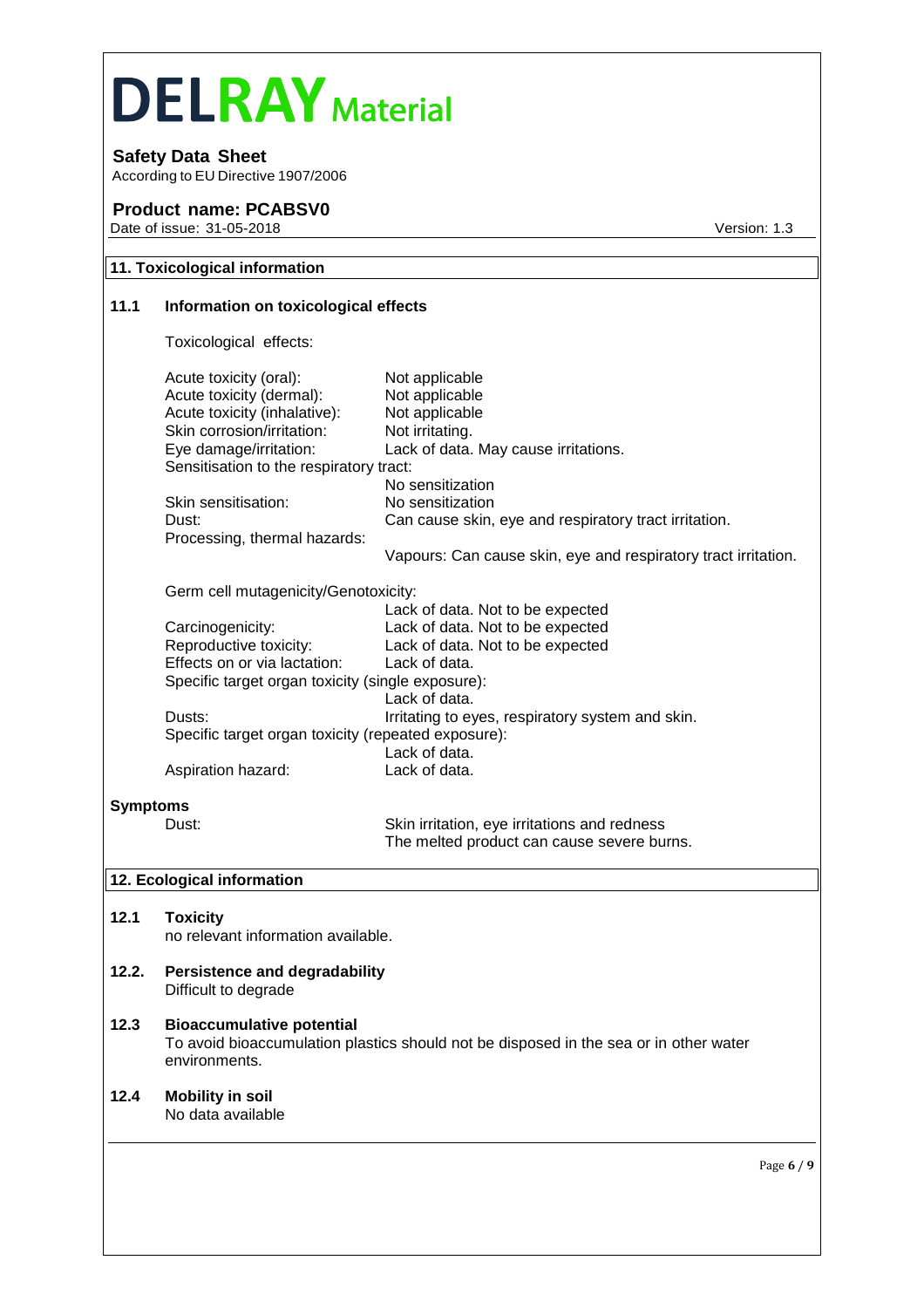|                                                       |                                                                                                                                                                                                                                                        | <b>DELRAY</b> Material                                                                                                                     |              |  |
|-------------------------------------------------------|--------------------------------------------------------------------------------------------------------------------------------------------------------------------------------------------------------------------------------------------------------|--------------------------------------------------------------------------------------------------------------------------------------------|--------------|--|
|                                                       | <b>Safety Data Sheet</b><br>According to EU Directive 1907/2006                                                                                                                                                                                        |                                                                                                                                            |              |  |
|                                                       | <b>Product name: PCABSV0</b><br>Date of issue: 31-05-2018                                                                                                                                                                                              |                                                                                                                                            | Version: 1.3 |  |
| $12.5$                                                |                                                                                                                                                                                                                                                        | <b>Results of PBT and vPvB assessment</b><br>This substance does not meet the PBT/vPvB criteria of REACH, annex XIII.                      |              |  |
| 12.6                                                  | Other adverse effects<br>General information:<br>Do not allow to enter into ground-water, surface water or drains.                                                                                                                                     |                                                                                                                                            |              |  |
|                                                       | 13. Disposal considerations                                                                                                                                                                                                                            |                                                                                                                                            |              |  |
| 13.1                                                  | Waste treatment methods<br>Contaminated packaging<br>Recommendation:                                                                                                                                                                                   | Dispose of waste according to applicable legislation.<br>Non-contaminated packages may be recycled.                                        |              |  |
|                                                       | 14. Transport information                                                                                                                                                                                                                              |                                                                                                                                            |              |  |
|                                                       | ADR, RID, IMDG, IATA/DGR                                                                                                                                                                                                                               | Product has been classified as being non-dangerous substance according to transport regulations                                            |              |  |
| 14.1<br>14.2<br>14.3<br>14.4<br>14.5<br>14.6<br>14.7. | <b>UN number</b><br>Not applicable<br>UN proper shipping name<br>Not applicable<br><b>Transport hazard class(es)</b><br>Not applicable<br><b>Packing Group</b><br>Not applicable<br><b>Environmental hazards</b><br>No data available<br>Not evaluated | No additional data is available<br>Special precautions for user<br>Transport in bulk according to Annex II of MARPOL73/78 and the IBC Code |              |  |
|                                                       | 15. Regulatory information                                                                                                                                                                                                                             |                                                                                                                                            |              |  |
| 15.1                                                  | mixture                                                                                                                                                                                                                                                | Safety, health and environmental regulations/legislation specific for the substance or                                                     |              |  |
|                                                       | Directive 96/82/EC:                                                                                                                                                                                                                                    | Update 2003.<br>Directive 96/82/EC does not apply.                                                                                         |              |  |
|                                                       | Further information:                                                                                                                                                                                                                                   | Reserved for industrial and professional use.                                                                                              |              |  |
| 15.2                                                  |                                                                                                                                                                                                                                                        | <b>Chemical Safety Assessment</b><br>For this substance a chemical safety assessment is not required                                       |              |  |
|                                                       |                                                                                                                                                                                                                                                        |                                                                                                                                            | Page 7 / 9   |  |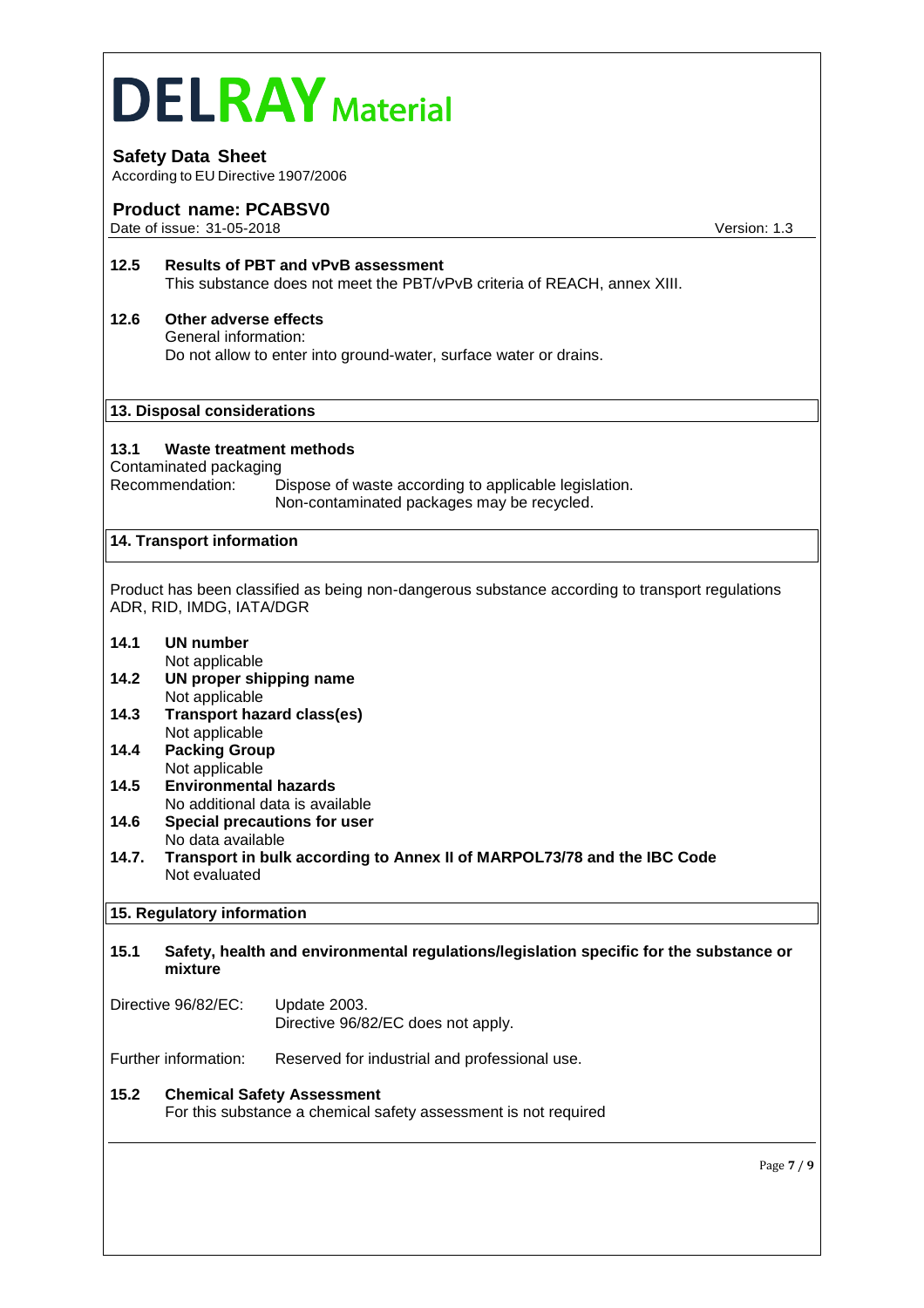**Safety Data Sheet** According to EU Directive 1907/2006

**Product name: PCABSV0**

Date of issue: 31-05-2018 Version: 1.3

Page **8** / **9**